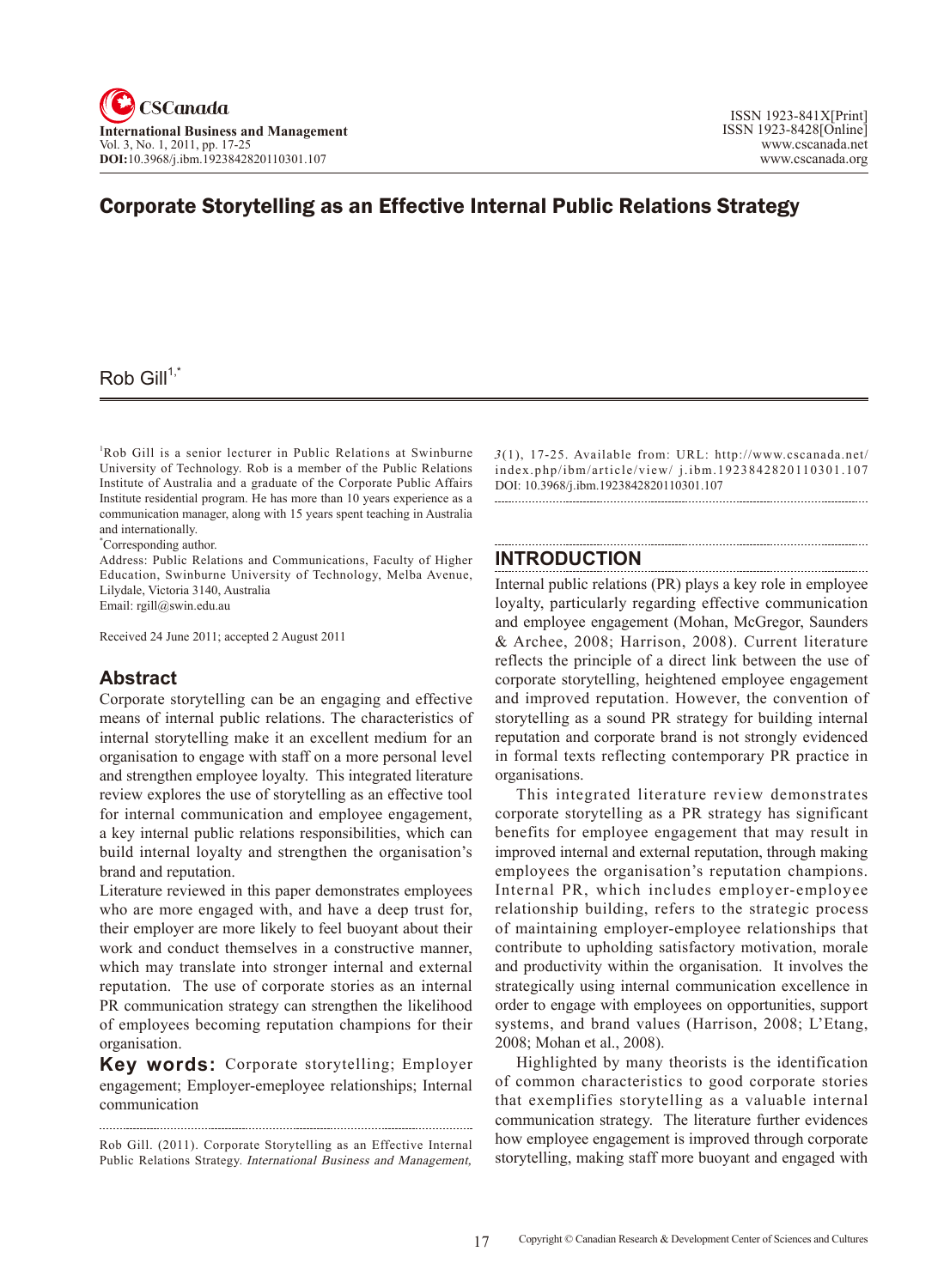their employer.

Research demonstrates corporate stories that are targeted at building engagement with employees regarding the organisation's brand are effective at improving internal loyalty. Such engagement plays a crucial role in reputation for an organisation, both internally and externally, through improving staff satisfaction towards the brand values (Louisot, 2006; Donaldson, 2006). This may ultimately lead to improved stakeholder engagement, due to more enthused and motivated employees becoming the storytellers on behalf of their organisation to external stakeholders.

## **1. METHODOLOGY**

An integrated literature review of contemporary academic writings and industry publications was used to ascertain support for the use of storytelling within organisations as a means to engaging with staff and improving reputation. The objective of the review was to audit reliable literature to identify common themes relating to: corporate stories and employee engagement; characteristics of good corporate stories; building brand and loyalty internally; and, reputation. An integrated approach (including text from industry and academic theorists) to the literature review was considered one of the best ways to capture data with a blend of concepts from various emerging fields, akin to human resources, management, communication and academia (Shuck and Wollard, 2009).

#### **1.1 Framework of the Method**

The framing for the review involved identifying and analysing literature relating to: corporate storytelling; employee engagement and relationships; brand loyalty; and, internal and external reputation. Literature was sourced from a variety of fields and disciplines, including human resources, PR, legal and management, in order to capture any diversity in conceptualisations.

The aim of the literature review was to collate and analyse solid theories and facts by recognised experts in the themes mentioned above. The objective of the review was to establish links between the identified concepts to determine if corporate storytelling can improve employee engagement and relationships, improve internal loyalty, and enhance internal and external reputation.

### **1.2 Selection of Relevant Literature**

Included in the review are contemporary papers, documents and industry text published within the last 15 years from recognised academics and industry leaders in the fields of public relations, corporate communication and employee engagement, and brand management, including: Boje, 2008; Boyce, 1996; Post, 2004; Kaye, 1995; Denning, 2005; Sinclair, 2005; Simmons, 2006; Dowling, 2006; Lawrence and Mealman, 1999; Gardner, 2004; McKee, 2003, Matthews and Wacker, 2007; Brown,

Denning, Groh and Prusak, 2004; and, Gotsi and Wilson, 2001. Also reviewed were the industry websites for reputable research organisations relating to the key words.

#### **1.3 Key Terms in the Review**

Key terms searched relating to storytelling literature included: corporate storytelling, organisational storytelling, and corporate narration. Literature was also analysed for a relationship between storytelling and effective employer-employee relationships. These searches were conducted between 2008 and 2011. Many articles and papers were identified from the search, so the selected articles needed to reference work of the well-published authors identified above, or reputable organisations.

Synthesised definitions for the following terminology were also established through the literature: storytelling, corporate storytelling, employee engagement, internal loyalty and reputation.

It should be noted that narration and stories are applied in the same context throughout this paper, even though some theorists argue that narrations are fragments that collectively go towards creating a story (Polkinghorne, 1988; Denning, 2005; Gabriel, 2000).

#### **1.4 Analysed Data**

Overall, 48 sources of information were accessed and analysed: 24 journal articles and 24 textbooks (see reference list). The words corporate storytelling (or associated words) appeared in the title of 12 journal articles and nine books. Associated words for employee communication appeared in 10 journal articles and 12 books. All literature was analysed in relation to the above criteria and a summary of results are recorded in the tables contained in the text below.

# **2. CORPORATE STORIES AND EMPLOYEE ENGAGEMENT**

Storytelling is a phenomenon that is fundamental to all nations, societies and cultures (Denning, 2005). Stories have the ability to transcend age-groups, cultures and genders and capture the imagination and attention of listeners regardless of their backgrounds (Gabriel, 2008). According to Sinclair (2005), stories can have both high social presence that bring people physically and psychologically closer, and media richness through a variety of channels. Stories can tap into personal elements enabling the presenter (narrator) to construct a meaning in tune with the receivers' own ideas and goals, making the narration more captivating (Sinclair, 2005; Simmons, 2006). A story can add a personal component of understanding and connection that statistics and data cannot achieve in isolation (Hansen, 2008).

Meaning is derived through reflection on experience as people make sense of situations they encounter in their daily lives to the narration. The value added by stories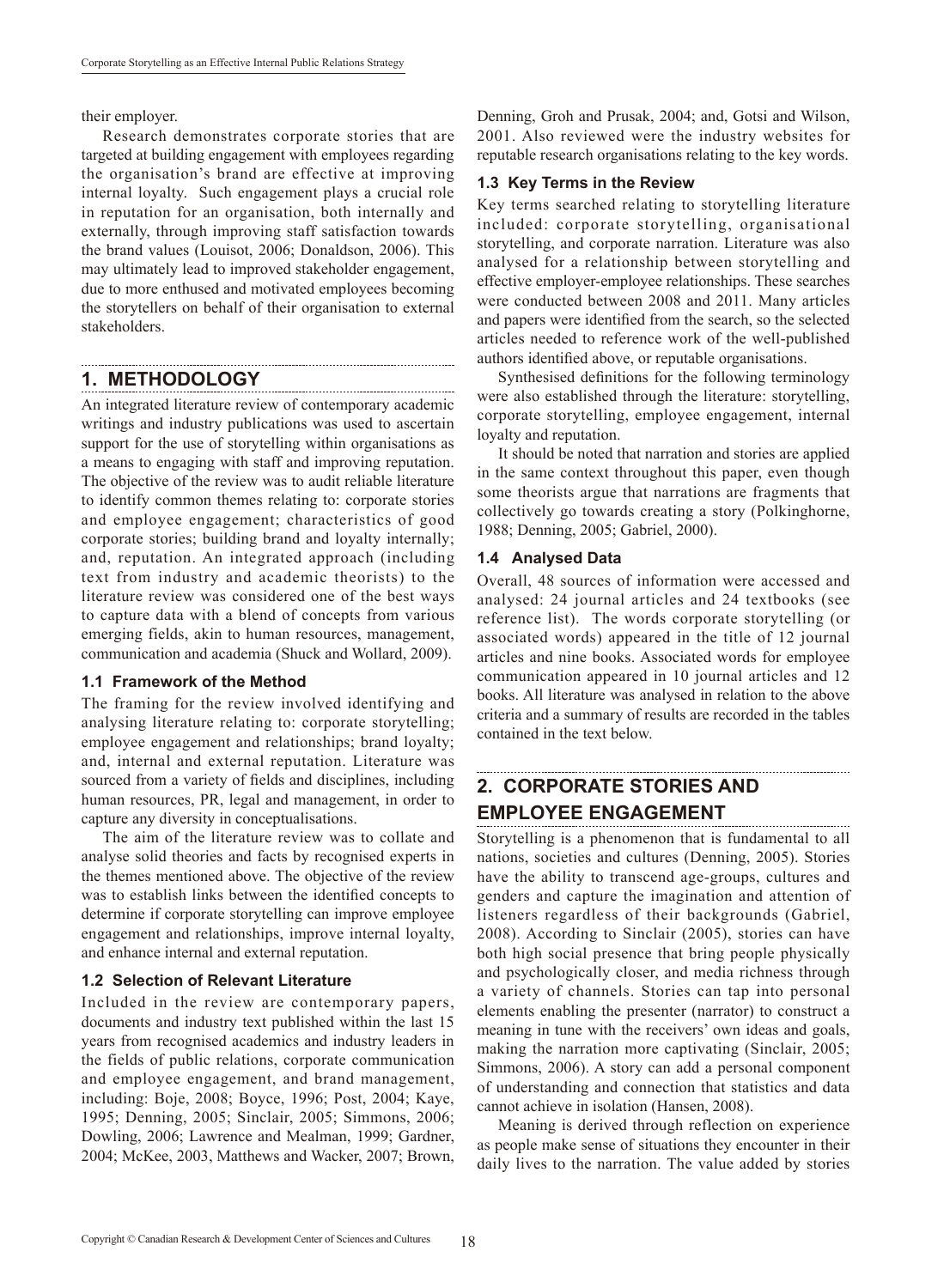and metaphor can be substantial (Lawrence & Mealman, 1999). Stories share knowledge amongst receivers who interpret the narration in line with their own experiences, allowing personalised cognition about problems, solutions and explanations that result in deeper understanding (Denning, 2005; Sinclair, 2005).

Therefore, storytelling is a natural, engaging and deeper form of communicating across a diverse audience (often characteristic of organisations) as stories allow listeners to tap into their own personal elements and reach the same conclusion as the desired conclusion of the narrator. Howard Gardner's (2004) research in the field of cognitive psychology supports using stories (in particular, the adults' sensitivity to basic narratives) to change people's minds and reinforce opinions, which complements many objectives for a successful PR internal communication program.

### **2.1 Corporate Storytelling**

Corporate storytelling is the process of developing a message that creates a new point-of-view or reinforces an opinion or behaviour by using narration about people, the organisation, the past, visions for the future, social bonding and work itself (Gill, 2009; Wilkins, 1984; Witherspoon, 1997; Kaye 1995). Corporate stories can motivate employees and create a message memorable enough for staff to take cause and action in line with organisational values. The objective for using corporate stories is more significant than just entertainment, and includes outcomes relating to changing or reinforcing behaviour, values and opinion (Prusak, 2001; Kaye 1996).

Traditionally, corporate stories have been associated with emphasising safety, wellbeing and decreasing risk (Prusak, 2001; Work Safe Victoria, 2004; Wilkins, 1984). However, internal PR worth also lies in corporate storytelling as a way of persuading, motivating and inspiring employees about their organisation, its brand and its strategies (Simmons, 2006; Barnes 2003; Poulton, 2005).

There were many connections made in the reviewed literature between the PR strategy of using storytelling internally. Table One summarises the primary benefits to using storytelling as an internal PR strategy for employee engagement and employer-employee relationships. It highlights specific themes that have been supported by three or more of the identified authors from the reviewed literature, and demonstrates that many leading theorists in the field have connected storytelling with a deliberate PR strategy to engage more deeply, and develop stronger relationships, with employees.

#### **Table 1**

| ------- |  |  |                                                             |
|---------|--|--|-------------------------------------------------------------|
|         |  |  | <b>Internal PR Benefits to Using Corporate Storytelling</b> |

| Benefit                                                                                                                                          | PR Link                                     | Author                                                                                                                                                        |
|--------------------------------------------------------------------------------------------------------------------------------------------------|---------------------------------------------|---------------------------------------------------------------------------------------------------------------------------------------------------------------|
| Storytelling is an effective means of<br>communicating with internal employees                                                                   | Internal communication, employee engagement | • Kaye, 1995<br>$\bullet$ Post, 2004<br>$\bullet$ Denning, 2005<br>· Sinclair, 2005<br>• Shuck & Wollard, 2009<br>$\bullet$ Brown et al., 2004                |
| The use of stories by management is more<br>engaging and appealing to employees,<br>creating more meaning through symbolic<br>representation     | Good employer communication                 | • Kaye, 1996<br>$\bullet$ Prusak, 2005<br>$\bullet$ Simmons, 2006<br>$\bullet$ Dowling, 2006<br>· Sinclair, 2005                                              |
| Story objectives remain the same, even<br>when the content is adapted by the narrator to<br>make stories more personal to staff                  | Employer-employee relationships             | • Lawrence & Mealman, 1999<br>• Gardner, 2004<br>• Sinclair, 2006<br>$\bullet$ Barnes, 2003                                                                   |
| Knowledge presented through narration is<br>more believable as receivers apply their own<br>interpretation and experiences to<br>the information | Employer engagement                         | $\bullet$ Boje, 2008<br>• Sinclair, 2005<br>$\bullet$ Simmons, 2006<br>$\bullet$ Hansen, 2008                                                                 |
| Effective corporate stories appeal to emotions Good employer communication<br>and values, and have a lifecycle relating to<br>the organisation   |                                             | $\bullet$ Brown, 1995<br>$\bullet$ Prusak. 2001<br>$\bullet$ Fryer, 2003<br>$\bullet$ Denning, 2005<br>$\bullet$ Dowling, 2006<br>Taliaferro & Ruggiano, 2010 |
| Employees may adopt a notion of ownership<br>over corporate narrations and stories by<br>applying their own experiences to the message           | Employer engagement                         | • Harris & de Chernatony, 2001<br>• Drucker, 1989<br>• Mohan et al., 2008                                                                                     |

To be continued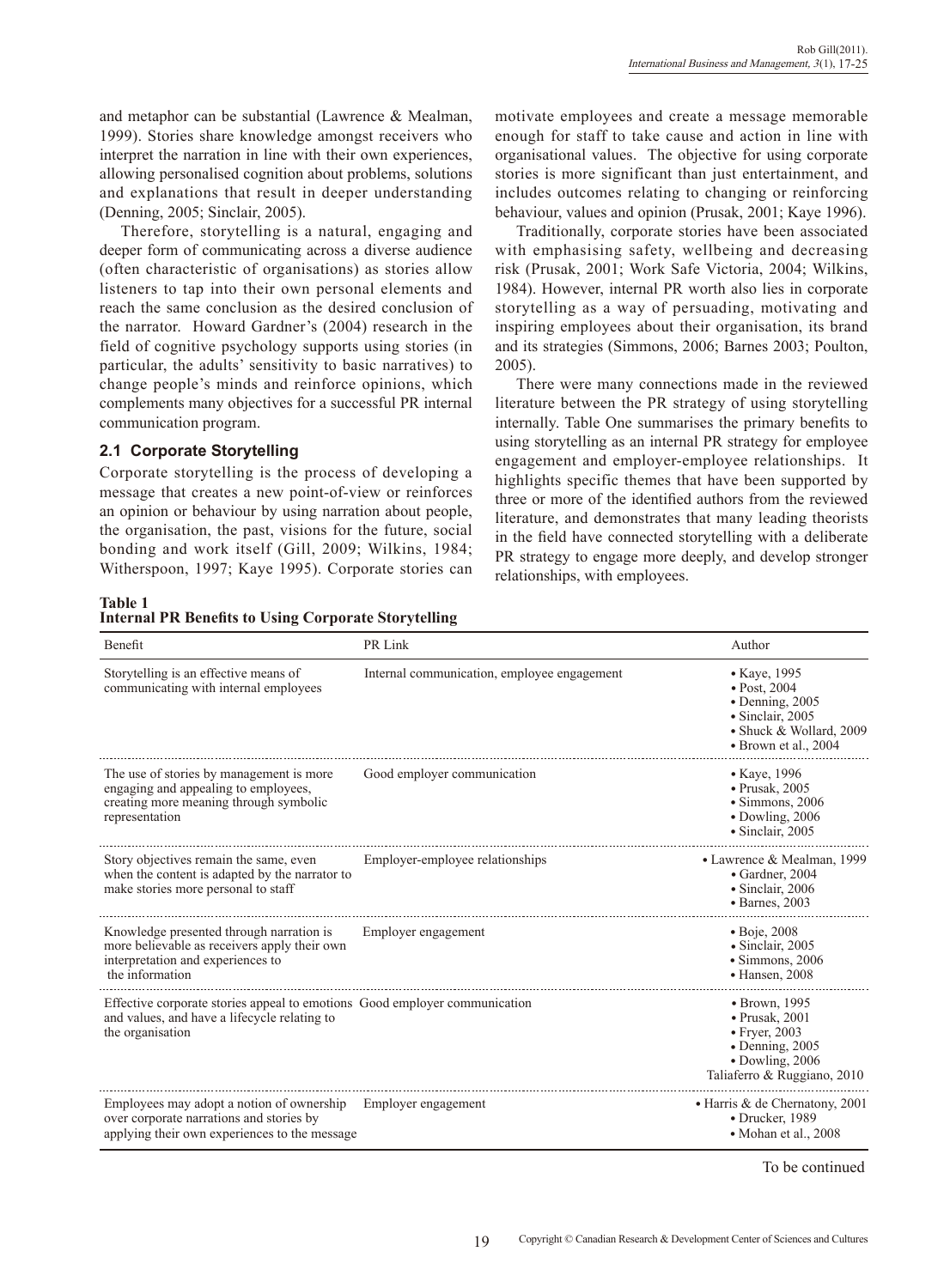Continued

| Benefit                                                                                                                                                  | PR Link                         | Author                                                                                                                                                                               |
|----------------------------------------------------------------------------------------------------------------------------------------------------------|---------------------------------|--------------------------------------------------------------------------------------------------------------------------------------------------------------------------------------|
| When employees are comfortable with their<br>organisation's values and work practices<br>they become important assets to enhancing<br>company reputation | Employer-employee relationships | $\bullet$ Beder, 2002<br>$\bullet$ Post, 2004<br>• Herman & Gioia, 2004<br>• Leary-Joyce, 2004<br>$\bullet$ Dowling, 2006<br>$\bullet$ Brown et al., 2004<br>$\bullet$ Poulton, 2005 |

Table One demonstrates that there is strong consensus amongst leading theorists for the use of corporate storytelling as a means to creating a deeper engagement with employees by opening up more appealing internal communication channels where individuals apply their own intrapersonal interpretation and emotional connections to generic text (Mohan et al., 2008; Sinclair, 2005). Many theorists endorse the belief that engaging with staff on a more personal level builds a stronger connection to meaning, which may ultimately build loyalty as staff develop stronger relationships with their leaders. This can galvanise a positive internal reputation towards the employers and the organisation.

According to Denning (2006), leading companies are increasingly recognising the need to train leaders and managers in the use of calculated narrative to motivate and guide their organisation to respond effectively to strategic challenges. Yet, the use of storytelling as a PR strategy does not have strong representation in the key contents of leading global PR handbooks and texts, even though leading theorists (see Table One) endorse the PR benefit for the use of corporate stories (see for example: Mohan et al., 2008; Tymson & Lazar, 2006; Harrison, 2008; Skinner, Von Essen, Mersham & Motau, 2009; Theaker, 2009; Cutlip, Center & Broom, 2006).

A key benefit of storytelling is its universal appeal to culturally rich audiences who have diverse interests and learning styles (Mohan et al., 2008). Many large organisations have employees from a range of backgrounds. Stories provide a flexible framework for a corporate storyteller to reflect the company's position in line with the selected interests of the particular internal stakeholders with whom it wants to engage with (Dowling, 2006). Through stories the PR practitioner can foster trust and support for the employer by creating an emotional bond between the organisation and employees, as a result of explaining the behaviour of a company in terms of its mission and morality (Dowling, 2006).

The role for PR in the use of corporate storytelling is to ensure the content is appropriate to the communication objectives and that the audience has the ability to comprehend the strategic message of the story (Harrison, 2008). This makes storytelling an ideal PR approach for delivering communication that is engaging and relevant to the employee 'in situ' (Boje, 2008).

### **2.2 Employee Engagement and Relationships**

Employee engagement can be defined as contributing to the individual employee's involvement, satisfaction and enthusiasm for their opportunities and responsibilities at work (Harter, Schimdt & Hayes, 2002). According to Shuck and Wollard (2009) employee engagement focuses on building an engaging relationship between employer and employee to facilitate higher productivity and strong profits as a result of staff being healthier, safer, less likely to leave and more willing to engage in discretionary efforts. Therefore, employee engagement involves outcomes at an individual level (i.e. satisfaction, understanding, commitment and loyalty) and organisational level (i.e. attaining outcomes). (Schneider, Erhart, Mayer, Saltz and Niles-Jolly, 2005; Shuck and Wollard, 2009).

Successful employee engagement is reliant on effective internal communication; the sharing of meaning between employer and employee, and between employees (Waters, 2010; Mohan et al., 2008). Scholes (1997) considers internal communication to be the professional management of interactions between all those with an interest or 'stake' in the organisation. Storytelling can strategically uphold and improve employee engagement through its ability to appreciably personalise the meaning for the receiver.

# **3. CHARACTERISTICS OF CORPORATE STORIES**

#### **3.1 What Makes a 'Good' Corporate Story**

There are number of fundamental considerations evidenced from the literature that PR practitioners need to consider when using stories in corporate communication. Included below is a snapshot of the key fundamental considerations.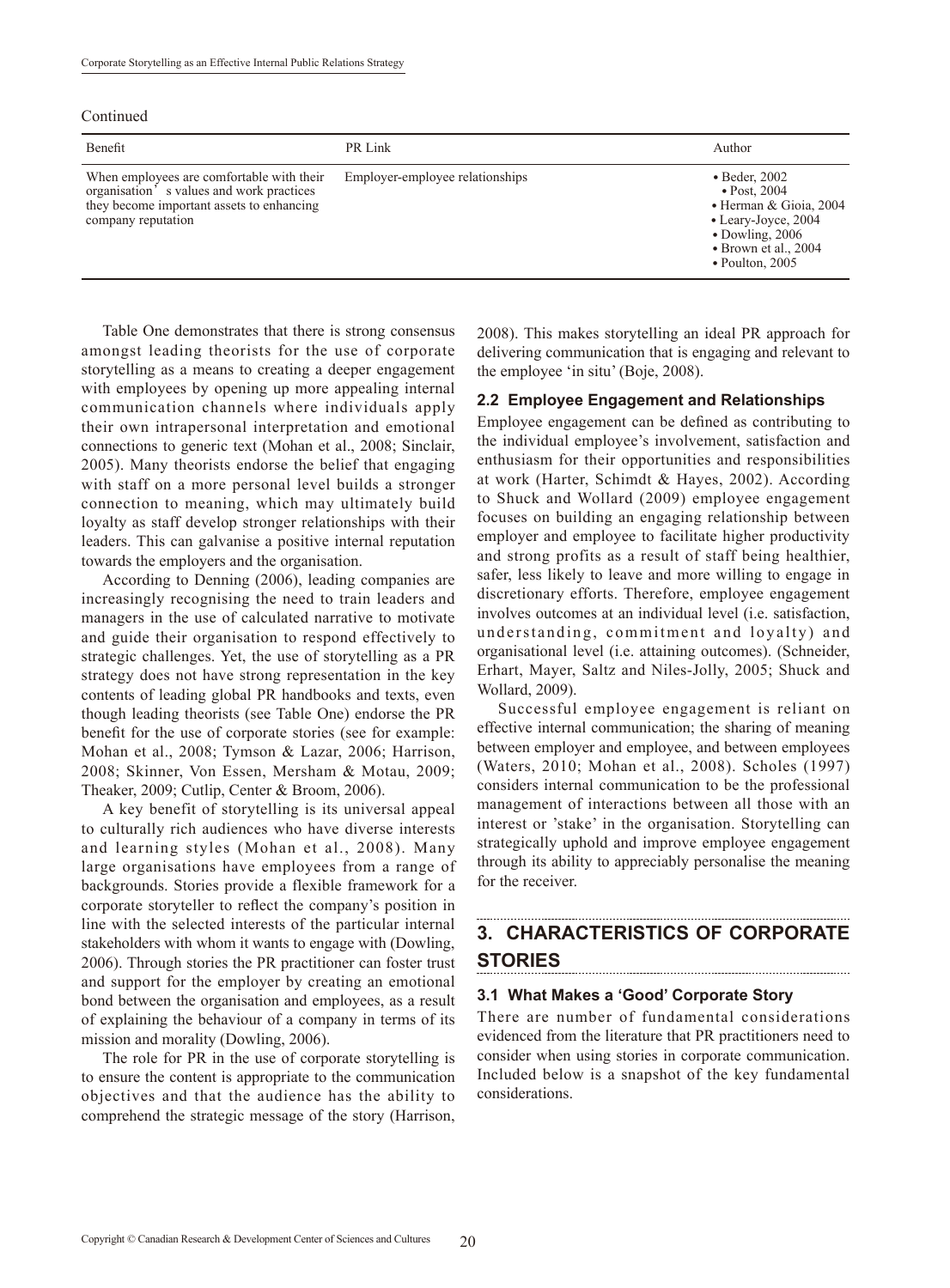#### **Table 2 Fundamental Considerations to Effective PR Through Corporate Stories**

| <b>Effective Corporate Story Fundamentals</b>                                                                                                                                                                                                                                                                                                                                                                      | Author                    | Year |
|--------------------------------------------------------------------------------------------------------------------------------------------------------------------------------------------------------------------------------------------------------------------------------------------------------------------------------------------------------------------------------------------------------------------|---------------------------|------|
| • Move beyond text to a living example<br>• Use collective memory from the organisation<br>• Supplement the individual' s memory with organisational memory<br>• Decentralise the narrative<br>• Sense-making from retrospective, here-and-now, prospective narrative                                                                                                                                              | Boje                      | 2008 |
| • Attention to aesthetics through design<br>• Empathise with audiences' circumstances<br>• Sympathy through holistic pictures with all the pieces<br>• Injecting fun into the activity<br>• Extend the value beyond the moment                                                                                                                                                                                     | Matthews and Wacker 2007  |      |
| • To create interest in the organisation<br>• Help shape expectations of stakeholders (internal and external)<br>• Lifecycle models - unfold over three parts: yesterday, today and tomorrow<br>• Where the organisation has come from<br>• Where it currently is<br>• Where it is heading<br>• Employees become part of the history of the organisation                                                           | Dowling                   | 2006 |
| • Similar to Dowling' s lifecycle<br>• Springboard approach to the future<br>• Future is kept vague so that listeners are encouraged to be part of the solution and direction<br>• Employees get a sense of contributing to the future                                                                                                                                                                             | Denning                   | 2006 |
| • Needs to project expertise, sincerity, likeability and powerful characteristics<br>• Expertise fosters esteem and respect<br>• Sincerity promotes trust and corporate citizenship<br>· Stakeholders will identify with the organisation if they like what it stands for<br>• Organisations are leaders as a result of their perceived power                                                                      | Rossiter and Bellman 2005 |      |
| • Display a struggle between expectation and reality<br>• Personalise the message<br>• Present all the statistics, including the negatives<br>• Acknowledge the weaknesses along with the strengths<br>• Self-knowledge is the root of great storytelling                                                                                                                                                          | McKee                     | 2003 |
| • Strong central plot line<br>• Clear values<br>• Lots of emotion<br>• Compelling characters                                                                                                                                                                                                                                                                                                                       | <b>Barnes</b>             | 2003 |
| • Suggests four attributes - endurance, salience, sense-making, and comfort level<br>• Durable stories may have changed names and circumstances, but the behavioural lesson remains the same<br>· Salience refers to relevance and punch in the story<br>• Sense-making, meaning that is true to the receiver' s own experience<br>• Receivers need to be comfortable with the feeling they get from the narration | Prusak                    | 2001 |

Many of the considerations identified by the leading theorists (Table Two) have a function in creating effective engagement through corporate storytelling, based on the objective for the story. Identified considerations include: an inclusive approach; emotional content; relevance; prospective value; strong characters; familiarisation; and, promotion of trust. Considering the key characteristics, a well designed and executed corporate narration links well with the premise of using stories to be more engaging with staff through heightening their understanding and commitment to the message.

The role of PR managers utilising corporate stories is to keep content true to the organisation's communication strategy, and ensure that the audience has the capability to effectively interpret meaning in line with the identified objectives (Harrison, 2008). The research above demonstrates many theorists see storytelling as an effective PR strategy to delivering communication that is engaging and relevant to individual employee's roles and contexts (Boje, 2008).

## **3.2 Limitations to Corporate Storytelling**

There are many significant deliberations to consider for corporate storytelling that may affect its ability to fulfil PR objectives. These include:

Corporate storytelling is but one PR approach that can be used as an effective means for employer-employee relations. It is necessary to consider the theory of varied communications in order to provide the opportunity for shared meaning and mutual understanding across a diverse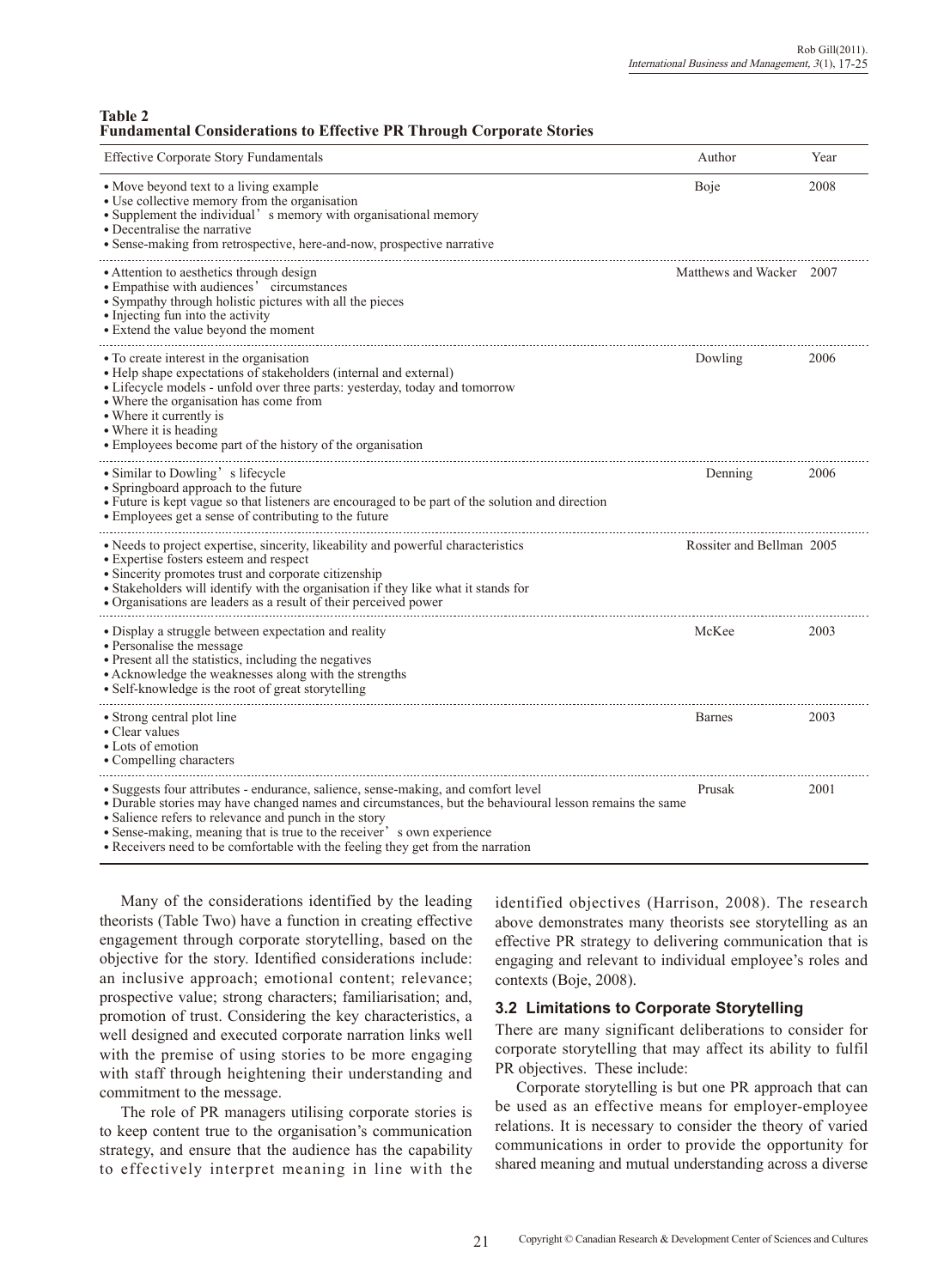audience (Mohan et al., 2008).

Storytelling even as a less formal and more personal approach to information sharing still applies the general principles of effective communication (Harrison, 2008). Consideration for the audience, their abilities, aspirations and their motivations are still critical principles for any strategic communication plan (Dowling, 2006).

Narrative patterns must consider the identified goals and objectives for the storytelling in line with leadership and desired outcome embedded in the PR planning (Denning, 2005).

PR practitioners need to focus on storytelling as 'one tool from the toolbox' for delivering verbal information, when face-to-face delivery is considered as the most effective medium. The composition, style and delivery of the narration will have a critical effect on achieving objectives, and should often be used in combination with other verbal modes of communication (Harrison, 2007, Mohan et al., 2008).

Storytelling supplements decision-making by enabling employers to highlight new perspectives. This structure is ideally suited to communicating change and stimulating innovation. The ability of employees to practice analytical thinking through other methods of communication means the decision-making process isn't replaced, but is supplemented, by storytelling (Denning, 2005).

The physicality of the more personal approach to storytelling may be restricted by time and location practicalities. Even though podcasts and video-streaming can overcome the variables of distance and time-zones for storytelling, the personal engagement of face-to-face delivery is diminished through these media (Harrison, 2007; Macnamara, 2005).

The construction of tone and pitch in a positive format is crucial to in order to inciting productive action. It is important that the narrator delivers the story from a perspective that will resonate positively with the audience. Using a story of a negative tone may fail to spark action, as opposed to a springboard story which communicates complex ideas and launches people into action (Denning, 2006).

#### **4. BRAND, INTERNAL LOYALTY AND REPUTATION**

An organisation's success is increasingly attributable to 'soft forms' of capital - reputation, trust, goodwill, brand strength and relationships, commonly referred to as intangible assets (Post, 2004). The corporate brand is considered to be what stakeholders perceive the organisation as, while reputation is the esteem in which the organisation is held (Beder, 2002). These intangible assets, which are generated from inside the organisation, undeniably deliver value to the company according to 96 per cent of executives polled in an Accenture Survey (Post, 2004). Other previous Accenture surveys have also shown that in 1980 the book value of a company comprised 80 per cent of its market value. In 1990 the book value comprised 55 per cent, while intangible assets comprised 45 per cent of the market value. In 2002 only 25 per cent of a company's book value was reflected in the market value, with intangibles ballooning to 75 per cent (Donaldson, 2006).

#### **4.1 Brand**

A key objective of internal PR is to advance employee commitment to the organisation through developing and reinforcing the brand values (L'Etang, 2008).

An organisation's brand and reputation are important assets that need to be nurtured and protected, and need to be considered for their value in line with all other assets (Beder, 2002). An important element to the brand, from an internal perspective, is the organisation's measured support for staff and its responsibilities within the community (Harrison, 2007; Macnamara, 2005).

The use of narration via face-to-face stories is one of the most valuable methods for engaging with staff about their organisation's brand values. According to Sinclair (2005) the richest communication medium in the hierarchy of internal organisational communication is face-to-face engagement, which complements the use of personalised narration. Leaders within an organisation can use stories to fast-track trust and credibility, both internally and externally (Naidu in Hansen, 2008). Gaining employee trust is critical to building a healthy internal loyalty and opening the lines of engagement with employees (Dowling, 2006; Sinclair, 2005).

#### **4.2 Internal Loyalty**

Employee loyalty is defined by Pina e Cunha, (2002) as the commitment employees have to the success of an organisation, and the recognition that working for that organisation is their best option. Such connection and support is significantly influenced by how the employee identifies with the brand of the organisation. Employer communication is an important predication of employee satisfaction, and storytelling has been shown to be an important strategy to building employer-employee relationships (Madlock, 2008). Therefore, organisations, especially knowledge-intensive organisations, require almost as much attention to employee loyalty as customer loyalty (Gallicano, 2009; Pina e Cunha, 2002; Alvesson, 2001).

Many theorists have highlighted the positive link between heightened employee loyalty to the brand and an organisation's reputation (see for example: Gotsi & Wilson, 2001; Welch and Jackson, 2007; Brown, 1995). Internal reputation refers to the respect in which the organisation is held by its employees (Beder, 2002; L'Etang, 2008; Gotsi & Wilson, 2001). It is significantly influenced by the organisation's internal brand, including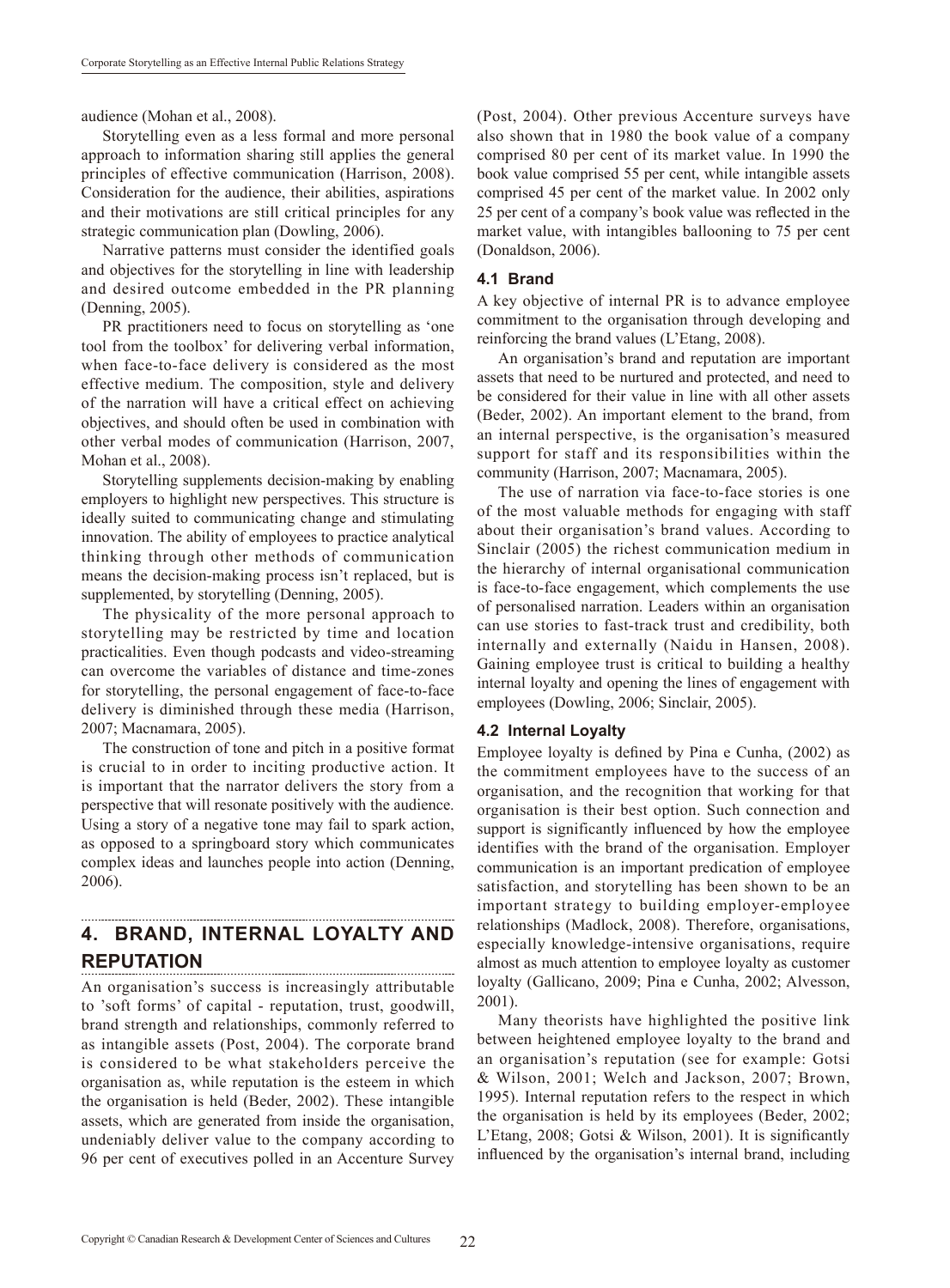the: vision, culture, formal policies and internal media activities. Internal PR is charged with the challenge of clearly communicating to staff the values and strategy (brand) for the organisation to encourage employee identification with the corporate identity, which in turn strengthens the internal reputation. Storytelling has been shown as a valuable contributor to this process (Gotsi & Wilson, 2001).

A strong internal loyalty to the brand and a healthy internal reputation are inter-dependent. An effective internal PR program highlights the employee benefits and aligned values staff may share with the organisation (Louisot, 2006). Internal respect for the brand often translates into a healthy reputation, both internally and externally (Post, 2005).

#### **4.3 Reputation and Corporate Brand**

Employees contribute to the organisation's reputation through their interaction with stakeholders, and the way in which they represent the brand through their work practices. PR plays a critical role in engendering the brand values, particularly through internal communication (L'Etang, 2008). The way employees perceive the organisation to be 'living the brand', the higher the regard staff will hold for their employee. This reputation is then represented to external stakeholders and the public via the interaction they have with employees (Beder, 2002; Post, 2005). Employees who are comfortable with their organisation's values and work practices are important assets to enhancing their employer's reputation (Herman & Gioia, 2004; Leary-Joyce, 2004).

Organisations must pay attention to the worth of making employees the organisation's reputation champions (Campbell, 2004). Internal storytelling is ideally placed to significantly contribute to reputation management and building a strong corporate brand for the company (Dowling, 2006). The significance of narration regarding an organisation's values can endure beyond the original delivery, as it has the capacity to become a story in itself told by employees to other stakeholders (Prusak, 2001).

Employees take ownership of relevant information from corporate stories, passing on appropriate information to colleagues and other stakeholders. According to Harris and de Chernatony (2001) employees constitute the interface between a brand's internal and external environments and can have a powerful impact on consumers' perceptions regarding the brand and the organisation. In a sense, stories generate brand value like business relationships, commitment and discussion on vision and values, along with enabling employees to share and understand organisational culture and opportunity (Sinclair, 2005).

The task facing PR practitioners is to craft a corporate narration with style and content appropriate to building and promoting the company's external on the strength of its internal reputation (Dowling, 2006; Kaye 1995; L'Etang, 2008).

# **CONCLUSION**

This paper has demonstrated that the internal PR strategy of storytelling has a significant role in advancing employee engagement and improving internal and external reputation.

The analysed literature presented (Table One) signifies many leading theorists believe the more personal approach of internally communicating through stories, especially from an employer-employee perspective, promotes employee engagement and shared meaning. The role of PR is to ensure the narration elevates the brand values and remains contemporary with the communication strategic plan for the organisation. Many theorists have put forward key considerations to ensuring the PR value of storytelling remains aligned with communication plans (Table Two).

The reviewed literature supports the concept of more engaged employees demonstrating a healthy loyalty to the organisation's brand, leading to a robust internal reputation and heightened external reputation, as the employees become reputation champions for their organisation through dealings with external stakeholders.

The next phase for this research is to analyse to what extent corporate storytelling is currently used by PR practitioners and corporate communication managers, as it doesn't appear to be well supported in traditional texts on PR strategies for internal communication. Gathering empirical data on the use of corporate stories and the objectives behind their use will provide deeper insight in to the practice of corporate storytelling.

This integrated literature review has demonstrated that corporate storytelling has a genuine capacity to improve employee engagement, thus ultimately strengthening an organisation's internal and external reputation. Corporate storytelling concept should be afforded stronger representation in the traditional PR strategic communication plans.

## **REFERENCES**

Alvesson, M. (2001). Knowledge Work: Ambiguity, Image and Identity. Human Relations, 54, 863-886.

- Barnes, E. (2003). What's Your Story? Harvard Management Communication Letter July 2003. Boston: Harvard Business School Publishing Corporation.
- Beder, S. (2002). Environmentalists Help Manage Corporate Reputation: Changing Perceptions not Behaviour. Ecopolitics, 1(4), 60-72.
- Boje, D. (2008). Storytelling Organizations. Thousand Oaks, California: Sage.
- Boyce, M.E. (1996). Organisational Story and Storytelling: A Critical Review. Journal of Organisational Change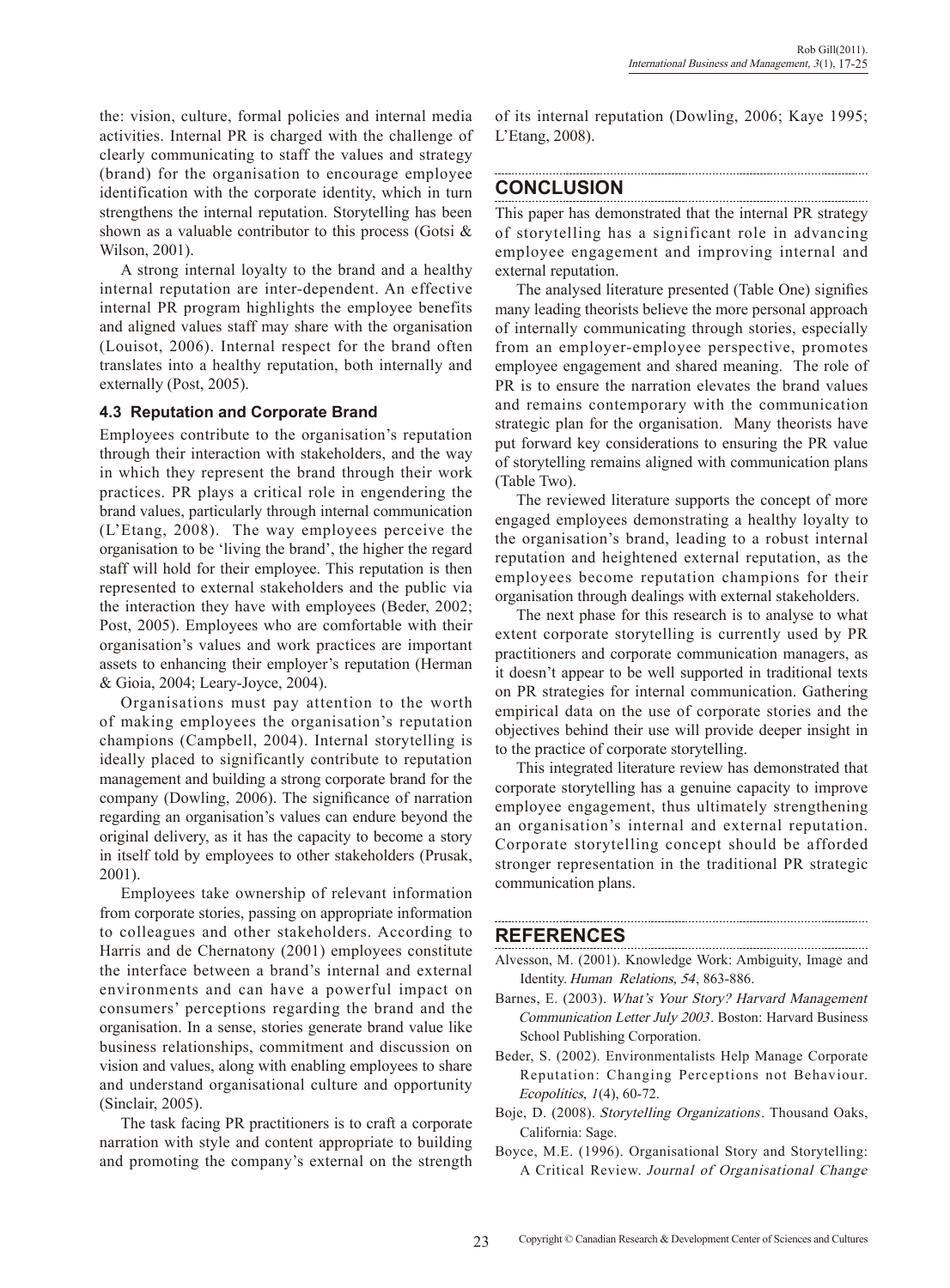Management, 9(5), 5-26.

Brown, A. (1995). Organizational Culture. London: Pitman.

- Brown, J.S., Denning, S., Groh, K., & Prusak, L. (2004). Storytelling in Organizations: Why Storytelling Is Transforming 21st Century Organizations and Management. Boston: Butterworth Heinemann.
- Campbell, N. (2004). Creating, Protecting and Repairing Your Most Valuable Asset. Corporate Public Affairs, 14(3 & 4), 22-24.
- Cutlip, M., Center, A. & Broom, G. (2006). Effective Public *Relations* ( $9<sup>th</sup> Ed.$ ). New Jersey: Pearson.
- Denning, S. (2006). Effective Storytelling: Strategic Business Narrative Techniques. Strategy & Leadership, 34(1), 42–48.
- Denning, S. (2005). The Leaders Guide to Storytelling. San Francisco: Jossey-Bass.
- Donaldson, C. (2006). Lead Versus Lag Indicators: Educating Analysts. Human Resources. Retrieved July 19, 2008, from: www.humanresourcesmagazine.com.au/ articles/6A/0C04B6A
- Dowling, G. R. (2006). Communicating Corporate Reputation Through Stories. California Management Review, 49(1), 82–100.
- Drucker, P. (1989). The New Realities  $(1<sup>st</sup> Ed.)$ . Oxford: Heinemann.
- Fryer, B. (June 2003). Happy Tales: The CEO as Storyteller. Harvard Business Review, 81(6).
- Gabriel, Y. (2000). Storytelling in Organizations: Facts, Fictions and Fantasies. Oxford: Oxford University Press.
- Gabriel, Y. (2008). Organizing Words: A Critical Thesaurus for Social and Organizational Studies. Oxford: Oxford University Press.
- Gallicano, T. D. (2009). Personal Relationship Strategies and Outcomes in a Membership Organisation. Journal of Communication Management, 13(4), 310-328.
- Gardner, H. (2004). Changing Minds. Boston: Harvard Business School Press.
- Gill. R. (2009). Employer of Choice and CSR Reputation in Australia. Saarrucken: VDM Publishing.
- Gotsi, M. & Wilson, A. (2001). Corporate Reputation: Seeking a Definition. Corporate Communication: An International Journal, l6(1), 24-30.
- Hansen, K. (2008). Organisational Storytelling. CPA Australia Exchange, 78(5) 42- 45.
- Harris, F. & de Chernatony, L. (2001). Corporate Branding and Corporate Brand Performance. European Journal of Marketing, 35(3 / 4), 441-456.
- Harrison, K. (2007). Strategic Public Relations, a practical guide to success (4<sup>th</sup> Ed.). Perth: Century Consulting.
- Herman, R. & Gioia, J. (2004). Becoming an Employer of Choice. USA: Oak Hill Publishers.
- Kaye, M. (1996). Myth-Makers and Story-Tellers. Melbourne: Business and Professional Publishing.
- Kaye, M. (1995). Organisational Myths and Storytelling as Communication Management: A Conceptual Framework for Learning an Organisation's Culture. Journal of the Australian and New Zealand Academy of Management,

 $1(2)$ , 1-13.

- Lawrence, R. & Mealman, C. (1999). Collaborative Ways of Knowing: Storytelling, Metaphor and Emergence of the Collaborative Self. Conference paper: Adult E d <sup>u</sup> <sup>c</sup> <sup>a</sup> <sup>t</sup> <sup>i</sup> <sup>o</sup> <sup>n</sup> Research Conference 1999. Northern Illinois University DeKalb, Illinois.
- L'Etang, J. (2008). Public Relations. Concepts, Practice and Critique. London: Sage.
- Leary-Joyce, J. (2004). Becoming an Employer of Choice. USA: CIPD Publishing.
- Louisot, J. (2004). Risk Management in Practice: Reputation. Risk Management: An International Journal, 6(3), 35-50.
- Macnamara. J. (2005). Jim Macnamara's Public Relations Handbook  $(5<sup>th</sup> Ed.)$ . Sydney: Archipelago Press.
- McKee, R. (2003). Storytelling that Moves People. Harvard Business Review, June 2003, 5-8.
- Madlock, P. E. (2008). The Link Between Leadership Style, Communicator Competetence, and Employee Satisfaction. Journal of Business Communication, 45(1), 61-78.
- Matthews, R. & Wacker, W. (2007). What's Your Story?: Storytelling to Move Markets, Audiences, People, And Brands. New Jersey: FT Press.
- Mohan, T., McGregor, H., Saunders, S. & Archee, R. (2008). Communicating as Professionals. Melbourne: Thomson.
- Pina e Cunha, M. (2002). The Best Place to be: Managing Control and Employee Loyalty in a Knowledge-Intensive Company. Journal of Applied Behavioural Science, 38(4), 481-495.
- Polkinghorne, D. (1998). Narrative Knowing and the Human Sciences. Albany N.Y.: State University of New York Press.
- Post, J. E. (2004). Governance and the Stakeholder Corporation: New Challenges for Global Business. Corporate Public Affairs, 14(2), 10-16.
- Poulton, M. (2005). Organizational Storytelling, Ethics and Morality: How Stories Frame Limits of Behavior in Organizations. Electronic Journal of Business, Ethics and Organizational Studies, 10(2), 4-9.
- Prusak, L. (2001). Storytelling: Organisational Perspective. Storytelling, Passport to the  $21<sup>st</sup>$  Century. Retrieved January 13 2009, from: www.creatingthe21stcentury.org/larry
- Rossiter, J. & Bellman, S. (2005). Marketing Communications. Sydney: Pearson Prentice Hall.
- Schneider, B., Erhart, M., Mayer, D., Saltz, J., & Niles-Jolly, K. (2005). Understanding Organisational-Customer Links in Service Settings. Academy of Management Journal, 48, 1017-1032.
- Scholes, E. (1997). Handbook of International Communication. Aldershot: Gower.
- Shuck, B. & Wollard, K. (2009). Employee Engagement and HRD: A Seminal Review of the Foundations. Human Resources Development Review OnlineFirst. Retrieved October11, 2010, from: http://hrd.sagepub.com/cgi/ content/abstract/1534484309353560v1

Sinclair, J. (2005).The Impact of Stories. The Electronic Journal of Knowledge Management, 3(1), 53-64.

Simmons, A. (2006). The Story Factor. New York: Basic Books.